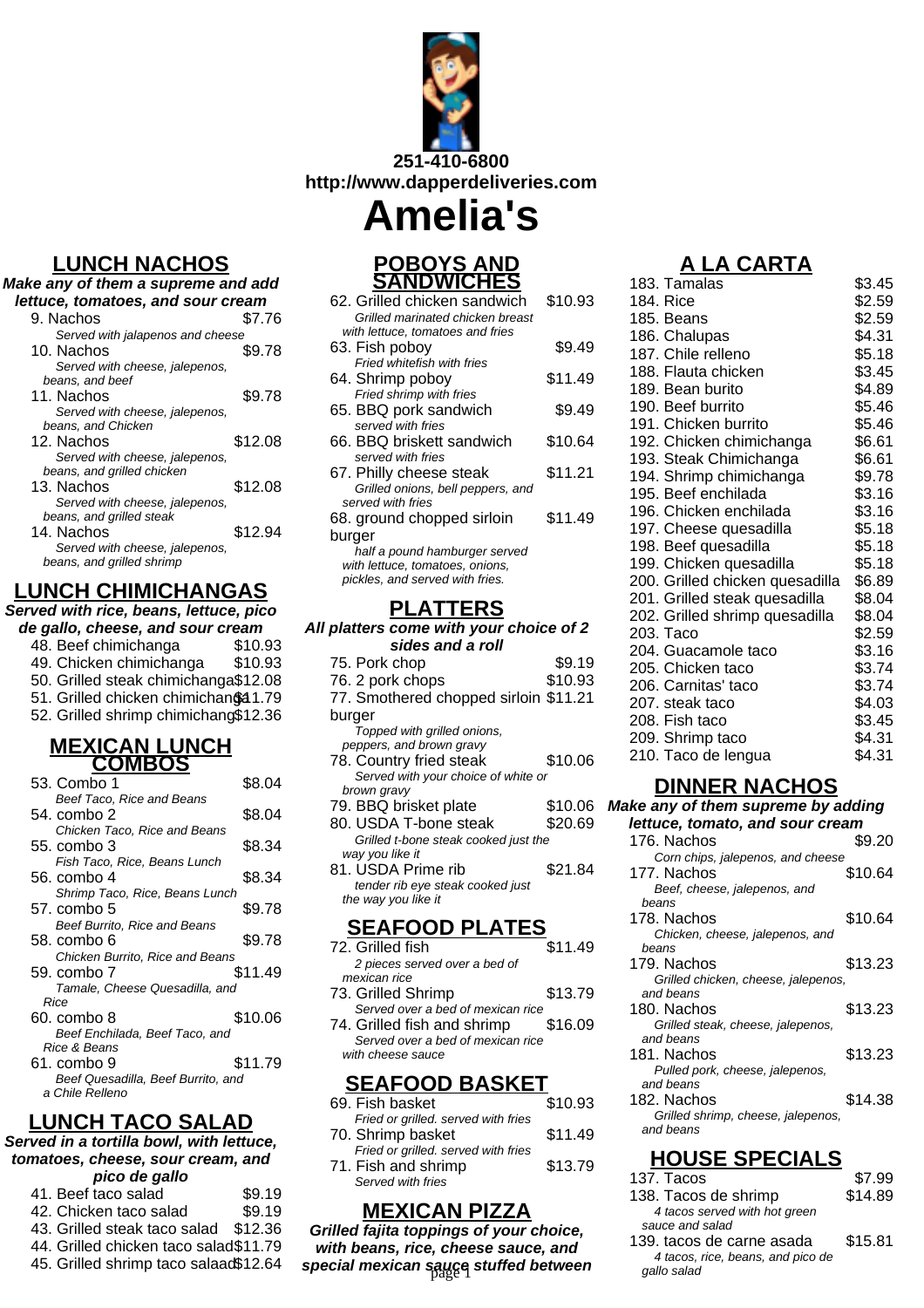| 46. Grilled fish taco salad |  |  | \$11.49 |  |
|-----------------------------|--|--|---------|--|
|                             |  |  |         |  |

47. Vegitarian taco salad \$9.49

# **LUNCH SPECIALS**

| Served with rice and beans        |         |
|-----------------------------------|---------|
| 37. Pollo Ranchero                | S9 49   |
| Chicken or shredded beef topped   |         |
| with cheese and pico de gallo     |         |
| 38. Huevos Ranchero               | \$9.78  |
| 2 fried eggs sauteed with red     |         |
| sauce                             |         |
| 39. Enchilada Special             | \$10.06 |
| 2 beef or chicken enchiladas with |         |
| red sauce                         |         |
| 40. Carnitas Plate                | \$11.79 |
| Polled pork with rice, beans and  |         |
| salad.                            |         |
|                                   |         |

# **LUNCH APPETIZERS**

| between 11:00 A.m. And 3:00 P.M.    |         |  |
|-------------------------------------|---------|--|
| 1. Cheese dip                       | \$4.60  |  |
| Cheese sauce with jalapenos         |         |  |
| 2. Bean dip                         | \$5.18  |  |
| Refried beans topped with cheese    |         |  |
| dip                                 |         |  |
| 3. Chicken wings                    | \$9.19  |  |
| Buffalo or BBO                      |         |  |
| 4. Stuffed jalepenos                | \$8.04  |  |
| Fried jalepenos stuffed with cheese |         |  |
| 5. Cheese sticks                    | \$7.19  |  |
| Comes with 6                        |         |  |
| 6. Guacamole dip                    | \$5.74  |  |
| 7. Shrimp cocktail                  | \$13.74 |  |
| Gulf shrimp marinated in a zesty    |         |  |
| mexican sauce served in a margarita |         |  |
| qlass                               |         |  |
| 8. Queso con carne                  | S8.04   |  |
|                                     |         |  |

# **LUNCH QUESADILLAS**

| Served with rice and beans           |         |  |  |
|--------------------------------------|---------|--|--|
| 32. Lunch Beef Quesadilla \$10.06    |         |  |  |
| 33. Lunch chicken quesadilla \$10.06 |         |  |  |
| 34/. Lunch grilled chicken           | \$10.93 |  |  |
| quesadilla                           |         |  |  |
| 35. Lunch grilled steak              | \$11.79 |  |  |
| quesadilla                           |         |  |  |
| 36. Lunch grilled shrimp             | \$12.94 |  |  |
| quesadilla                           |         |  |  |
|                                      |         |  |  |

# **LUNCH FAJITAS**

**Sizzling onions, bell peppers, and tomatoes. Served with rice, beans, salad, and tortillas**

| 15. Chicken fajitas          | \$11.49 |
|------------------------------|---------|
| 16. Steak fajitas            | \$11.49 |
| 17. Shrimp fahitas           | \$13.23 |
| 18. Grilled fish fajitas     | \$13.23 |
| 19. Steak & chicken fajitas  | \$12.64 |
| 20. Steak & shrimp fajitas   | \$14.66 |
| 21. Chicken & shrimp fajitas | \$14.66 |
| 22. Mix fajitas              | \$14.94 |
| 23. Vegetarian fajitas       | \$10.29 |
|                              |         |

# **LUNCH BURRITOS**

| 24. Lunch burrito chicken             | \$10.06 |
|---------------------------------------|---------|
| supreme                               |         |
| Topped with lettuce, tomatoes,        |         |
| pico de gallo, and sour cream         |         |
| 25. Lunch beef burrito supremeto 0.06 |         |

- Tpopped with lettuce, tomatoes, pico de gallo, and sour cream
- 26. Lunch Chicken burrito loc \$11.21 Tortilla filled with beans, rice, and pico de gallo. Served with salad and sour cream
- 27. lunch steak burrito loco \$11.79 Tortilla filled with beans, rice, and

#### **2 8 inch deep fried tortillas covered with lettuce, tomatoes, sour cream, and**

| cheese                   |         |
|--------------------------|---------|
| 150. Grilled steak       | \$16.68 |
| 151. Grilld chicken      | \$16.68 |
| 152. Grilled shrimp      | \$18.98 |
| 153. Grilled fish        | \$18.11 |
| 154. Steak and chicken   | \$15.81 |
| 155. Chicken and shrimp  | \$15.81 |
| 156. Steak and shrimp    | \$17.54 |
| 157. Vegitarian          | \$11.49 |
| 158. Steak, chicken, and | \$18.98 |
| shrimp                   |         |
|                          |         |

#### **MEXICAN COMBOS**

| 112. combo 1                         | \$12.08 |
|--------------------------------------|---------|
| Beef Taco, Enchilada, Rice and       |         |
| Beans                                |         |
| 113. combo 2                         | \$12.36 |
| Chile Relleno, Chicken Quesadilla,   |         |
| Beef Burrito, with choice of rice or |         |
| heans                                |         |
| 114. combo 3                         | \$10.34 |
| Beef Taco, Beef Burrito, Beef        |         |
| Enchilada                            |         |
| 115. combo 4                         | \$12.94 |
| hile Relleno, Beef Taco, Beef        |         |
| Enchilada, Rice and Beans            |         |
| 116. combo 5                         | \$9.49  |
| Beef burrito with rice and beans     |         |
| 117. combo 6                         | \$9.49  |
| Chicken Burrito, Chicken             |         |
| Quesadilla and Chile Relleno         |         |
| 118. combo 7                         | \$11.21 |
| Chicken Burrito, Chicken             |         |
| Quesadilla and Chile Relleno         |         |
| 119. combo 8                         | \$20.69 |
| Chile relleno, chicken flauta,       |         |
| chicken quesadilla, beef enchilada,  |         |
| beef burrito, and beef taco served   |         |
| with beans and salad.                |         |
|                                      |         |
| FAJITAS                              |         |

| .                                  |         |  |  |
|------------------------------------|---------|--|--|
| Sizzling onions, bell peppers, and |         |  |  |
| tomatoes. Served with rice, beans, |         |  |  |
| salad, and tortillas               |         |  |  |
| 128. grilled steak                 | \$16.68 |  |  |
| 129. Grilled chicken               | \$16.68 |  |  |
| 130. Shrimp                        | \$18.98 |  |  |
| <b>131. Fish</b>                   | \$18.11 |  |  |
| 132. Steak and chicken             | \$15.81 |  |  |
| 133. Chicken and shrimp            | \$15.81 |  |  |
| 134. Steak and shrimp              | \$17.54 |  |  |
| 135. Vegitarian                    | \$11.49 |  |  |
|                                    |         |  |  |

# **DINNER SPECIALS**

| Served with rice and beans                             |         | 17 I. Deel                           |
|--------------------------------------------------------|---------|--------------------------------------|
| 120. Pollo Ranchero<br>Chicken or shredded beef topped | \$11.79 | 172. Chicken<br>173. Grilled Chicken |
| with cheese and pico de gallo.                         |         | 174. Grilled Steak                   |
| 121. Huevo Rancheros                                   | \$10.06 | 175. Grilled shrimp                  |
| 3 fried eggs sauteed with red<br>sauce                 |         | <b>QUESADIL</b>                      |
| 122. Enchilada Special                                 | \$11.21 | served with rice, bean.              |
| 2 beef or chicken enchiladas with<br>red sauce.        |         | and salad                            |
| 123. Carnitas Plate                                    | \$16.09 | 159. Cheese                          |
| Polled pork with rice, beans and                       |         | 160. Beef                            |
| salad                                                  |         | 161. Chicken                         |
| 124. Quesadilla Plate                                  | \$11.79 | 162. Grilled chicken                 |
| 2 quesadillas with salad. your                         |         | 163. Grilled steak                   |
| choice of beef or chicken                              |         | 164. Grilled shrimp                  |
| 125. Quesadilla                                        | \$13.79 | 165 Gringa                           |
| Your choice of grilled steak or<br>chicken             |         | Marinated chopped po                 |
| 126. Fajita quesadilla                                 | \$14.38 | with mozzarella cheese               |
| Your choice of steak or chicken                        |         |                                      |
| 127. Shrimp Quesagilla                                 | \$15.24 |                                      |
|                                                        |         |                                      |

| 140. Tacos de lengua<br>4 tacos, rice, rijoles rancheros, and                                                 | \$16.96 |
|---------------------------------------------------------------------------------------------------------------|---------|
| pico de gallo<br>141. Tacos al pastor<br>4 tacos, rice, rijoles rancheros, and                                | \$16.68 |
| pico de gallo<br>142. Pechuga de pollo<br>Marinated al orange, grilled<br>chicken breast served with rice and | \$11.21 |
| salad<br>143. Chicken enchiladas<br>3 chicken enchiladas served with                                          | \$9.49  |
| rice and beans<br>144. Flautas<br>3 flautas served with rice and<br>beans                                     | \$11.79 |
| 145. Camarones a la diabla<br>Grilled shrimp sauteed in our                                                   | \$17.54 |
| chipotle sauce with rice and salad<br>146. Chicharrone<br>Served with hot sauce, rice and<br>salad            | \$12.94 |
| CARNES A LA MEXICANA                                                                                          |         |
| 147. Bistec a la mexicana<br>Marinated chopped steak, onions,<br>bell peppers, and tomatoes. served           | \$15.24 |
| with rice, salad, and tortillas<br>148. Carne asada                                                           | \$17.24 |

Thin cut 10 ounce marinated steak with sauteed onions. Served with rice and beans 149. T-Bone mexican \$20.69 Grilled steak served with three cheese enchiladas

### **JUST FOR KIDS**

| For kids 10 years and under please |        |  |
|------------------------------------|--------|--|
| 211. Beef taco                     | \$5.74 |  |
| Comes with rice and beans          |        |  |
| 212. Corn dog                      | \$5.74 |  |
| Comes with fries                   |        |  |
| 213. Beef burrito                  | \$5.74 |  |
| Comes with rice and beans          |        |  |
| 214. Chicken fingers               | \$5.74 |  |
| Comes with fries                   |        |  |
| 215. Beef enchilada                | \$5.74 |  |
| Comes with rice and beans          |        |  |
| 216. One fish                      | \$5.74 |  |
| Comes with fries                   |        |  |
| 217. Cheese quesadilla             | \$5.74 |  |
| Comes with rice and beans          |        |  |

#### **CHIMICHANGAS**

**Deep fried tortilla cooked to a golden brown and topped with cheese dip,**

| served with rice, beans, salad, and sour |       |  |  |
|------------------------------------------|-------|--|--|
|                                          | cream |  |  |

| 171. Beef            | \$11.21 |
|----------------------|---------|
| 172. Chicken         | \$11.21 |
| 173. Grilled Chicken | \$12.36 |
| 174. Grilled Steak   | \$13.23 |
| 175. Grilled shrimp  | \$14.09 |
|                      |         |

### **QUESADILLAS**

#### **served with rice, beans, sour cream, and salad**

| 159. Cheese                       | \$9.19  |
|-----------------------------------|---------|
| 160. Beef                         | \$11.79 |
| 161. Chicken                      | \$11.79 |
| 162. Grilled chicken              | \$12.94 |
| 163. Grilled steak                | \$13.51 |
| 164. Grilled shrimp               | \$15.53 |
| 165 Gringa                        | \$12.59 |
| Marinated chopped pork quesadilla |         |
| with mozzarella cheese            |         |
|                                   |         |